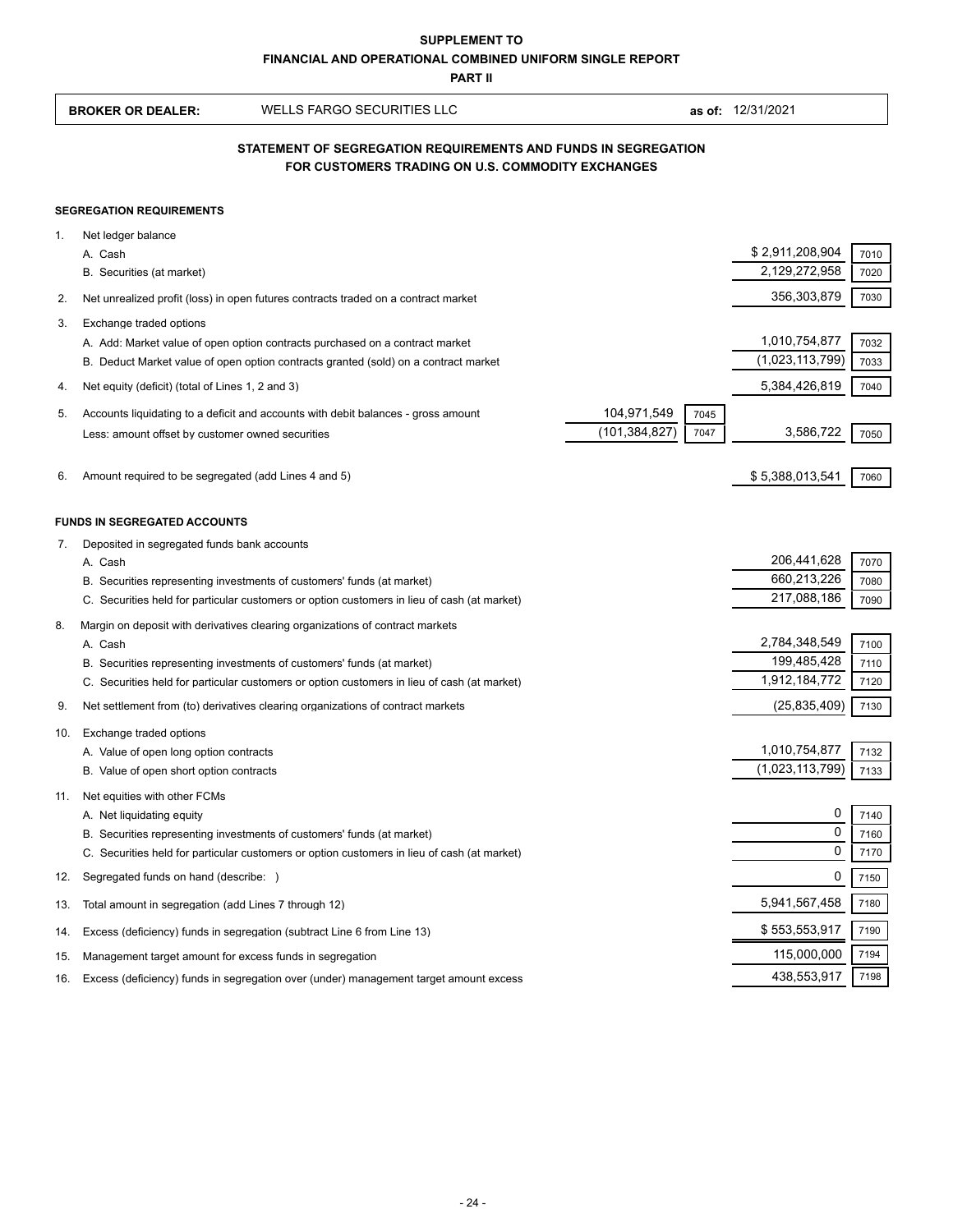**PART II**

| <b>BROKER OR DEALER:</b> | WELLS FARGO SECURITIES LLC |  |
|--------------------------|----------------------------|--|

**as of:** 12/31/2021

## **FUNDS IN CLEARED SWAPS CUSTOMER ACCOUNTS UNDER 4D(F) OF THE CEA STATEMENT OF CLEARED SWAPS SEGREGATION REQUIREMENTS AND**

## **Cleared Swaps Customer Requirements**

| 1.  | Net ledger balance                                                                                            |                 |      |                    |              |
|-----|---------------------------------------------------------------------------------------------------------------|-----------------|------|--------------------|--------------|
|     | A. Cash                                                                                                       |                 |      | \$ 7,107,302,369   | 8500         |
|     | B. Securities (at market)                                                                                     |                 |      | 10,467,834,681     | 8510         |
| 2.  | Net unrealized profit (loss) in open cleared swaps                                                            |                 |      | (3,435,263,319)    | 8520         |
| 3.  | Cleared swaps options                                                                                         |                 |      |                    |              |
|     | A. Market value of open cleared swaps option contracts purchased                                              |                 |      | 0                  | 8530         |
|     | B. Market value of open cleared swaps option contracts granted (sold)                                         |                 |      | 0                  | 8540         |
| 4.  | Net equity (deficit) (add lines 1, 2 and 3)                                                                   |                 |      | 14,139,873,731     | 8550         |
| 5.  | Accounts liquidating to a deficit and accounts with debit balances                                            |                 |      |                    |              |
|     | - gross amount                                                                                                | \$108,648,928   | 8560 |                    |              |
|     | Less: amount offset by customer owned securities                                                              | (108, 648, 888) | 8570 | 40                 | 8580         |
| 6.  | Amount required to be segregated for cleared swaps customers (add lines 4 and 5)                              |                 |      | 14,139,873,771     | 8590         |
|     |                                                                                                               |                 |      |                    |              |
|     | <b>Funds in Cleared Swaps Customer Segregated Accounts</b>                                                    |                 |      |                    |              |
| 7.  | Deposited in cleared swaps customer segregated accounts at banks                                              |                 |      |                    |              |
|     | A. Cash<br>B. Securities representing investments of cleared swaps customers' funds (at market)               |                 |      | \$577,150,548<br>0 | 8600<br>8610 |
|     | C. Securities held for particular cleared swaps customers in lieu of cash (at market)                         |                 |      | 1,291,540,989      | 8620         |
| 8.  | Margins on deposit with derivatives clearing organizations in cleared swaps customer segregated accounts      |                 |      |                    |              |
|     | A. Cash                                                                                                       |                 |      | 3,080,038,852      | 8630         |
|     | B. Securities representing investments of cleared swaps customers' funds (at market)                          |                 |      | 750,268,945        | 8640         |
|     | C. Securities held for particular cleared swaps customers in lieu of cash (at market)                         |                 |      | 9,176,293,692      | 8650         |
| 9.  | Net settlement from (to) derivatives clearing organizations                                                   |                 |      | (85, 499, 541)     | 8660         |
| 10. | Cleared swaps options                                                                                         |                 |      |                    |              |
|     | A. Value of open cleared swaps long option contracts                                                          |                 |      | 0                  | 8670         |
|     | B. Value of open cleared swaps short option contracts                                                         |                 |      |                    | 8680         |
| 11. | Net equities with other FCMs                                                                                  |                 |      |                    |              |
|     | A. Net liquidating equity                                                                                     |                 |      | 0                  | 8690         |
|     | B. Securities representing investments of cleared swaps customers' funds (at market)                          |                 |      | $\mathbf 0$        | 8700         |
|     | C. Securities held for particular cleared swaps customers in lieu of cash (at market)                         |                 |      | 0                  | 8710         |
| 12. | Cleared swaps customer funds on hand (describe: )                                                             |                 |      | 0                  | 8715         |
| 13. | Total amount in cleared swaps customer segregation (add lines 7 through 12)                                   |                 |      | 14,789,793,485     | 8720         |
| 14. | Excess (deficiency) funds in cleared swaps customer segregation (subtract line 6 from line 13)                |                 |      | \$649,919,714      | 8730         |
| 15. | Management target Amount for Excess funds in cleared swaps segregated accounts                                |                 |      | \$340,000,000      | 8760         |
| 16. | Excess (deficiency) funds in cleared swaps customer segregated accounts over (under) management target excess |                 |      | \$309,919,714      | 8770         |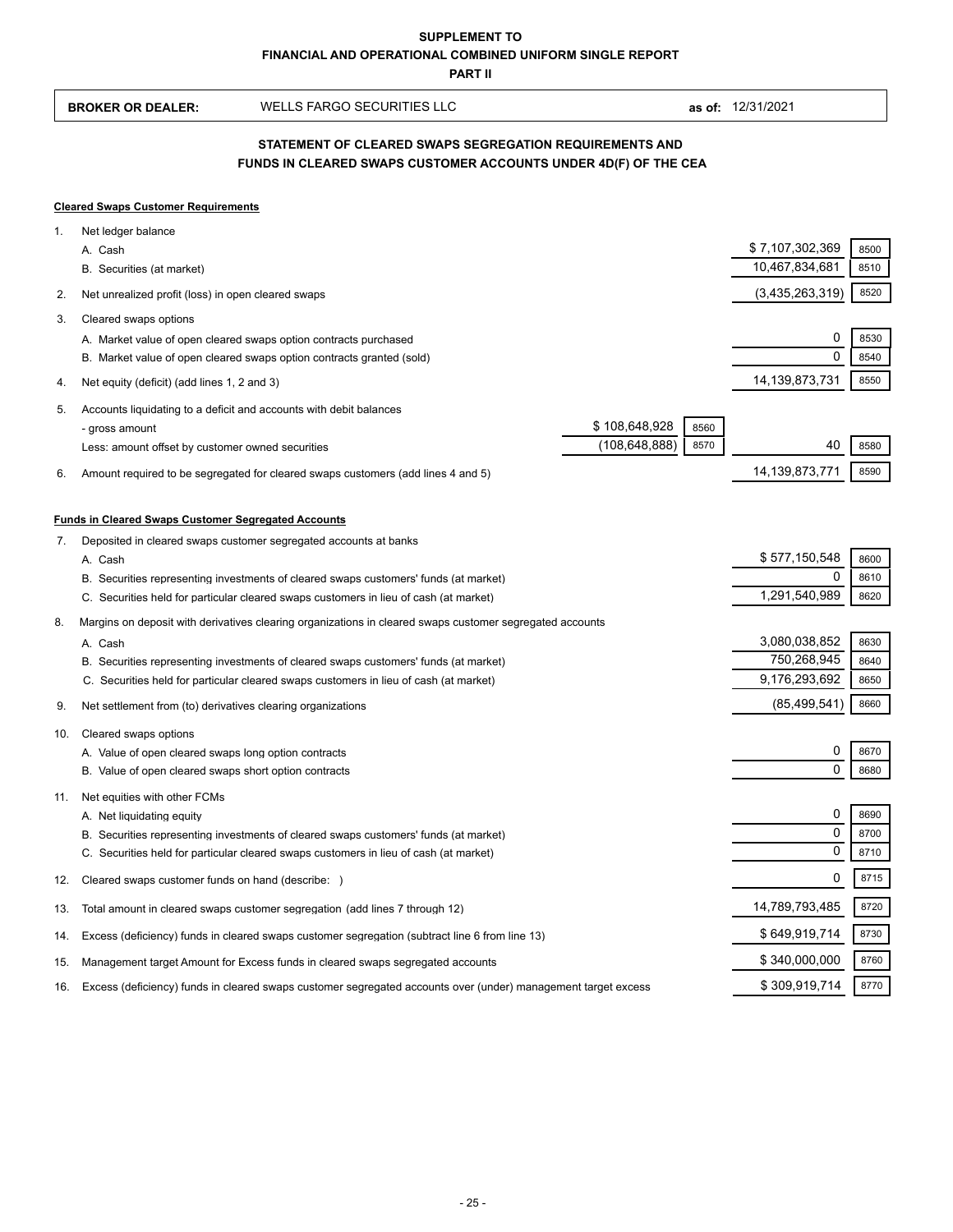**SUPPLEMENT TO**

**FINANCIAL AND OPERATIONAL COMBINED UNIFORM SINGLE REPORT**

**PART II**

|    | <b>BROKER OR DEALER:</b>                            | <b>WELLS FARGO SECURITIES LLC</b>                                                                                          |             |      | as of: 12/31/2021 |      |
|----|-----------------------------------------------------|----------------------------------------------------------------------------------------------------------------------------|-------------|------|-------------------|------|
|    |                                                     | STATEMENT OF SEGREGATION REQUIREMENTS AND FUNDS IN SEGREGATION<br>FOR CUSTOMERS' DEALER OPTIONS ACCOUNTS                   |             |      |                   |      |
| 1. |                                                     | Amount required to be segregated in accordance with 17 CFR 32.6                                                            |             |      | \$0               | 7200 |
| 2. | Funds/property in segregated accounts               |                                                                                                                            |             |      |                   |      |
|    | A. Cash                                             |                                                                                                                            | \$0         | 7210 |                   |      |
|    | B. Securities (at market value)                     |                                                                                                                            | $\mathbf 0$ | 7220 |                   |      |
|    | C. Total funds/property in segregated accounts      |                                                                                                                            |             |      | 0                 | 7230 |
| 3. |                                                     | Excess (deficiency) funds in segregation (subtract Line 2C from Line 1)                                                    |             |      | \$0               | 7240 |
|    |                                                     | <b>SUPPLEMENT TO</b>                                                                                                       |             |      |                   |      |
|    |                                                     | <b>FINANCIAL AND OPERATIONAL COMBINED UNIFORM SINGLE REPORT</b>                                                            |             |      |                   |      |
|    |                                                     | <b>PART II</b>                                                                                                             |             |      |                   |      |
|    | <b>BROKER OR DEALER:</b>                            | <b>WELLS FARGO SECURITIES LLC</b>                                                                                          |             |      | as of: 12/31/2021 |      |
|    |                                                     |                                                                                                                            |             |      |                   |      |
|    |                                                     | FOREIGN FUTURES AND FOREIGN OPTIONS SECURED AMOUNTS<br>Amount required to be set aside pursuant to law, rule or regulation |             |      |                   |      |
|    |                                                     | of a foreign government or a rule of a self-regulatory organization                                                        |             |      |                   |      |
|    | authorized thereunder                               |                                                                                                                            |             |      | \$0               | 7305 |
| 1. |                                                     | Net ledger balance - Foreign futures and foreign options trading - All customers                                           |             |      |                   |      |
|    | A. Cash                                             |                                                                                                                            |             |      | \$185,863,141     | 7315 |
|    | B. Securities (at market)                           |                                                                                                                            |             |      | \$198,446,245     | 7317 |
| 2. |                                                     | Net unrealized profit (loss) in open futures contracts traded on a foreign board of trade                                  |             |      | \$46,895,746      | 7325 |
| 3. | Exchange traded options                             |                                                                                                                            |             |      |                   |      |
|    |                                                     | A. Market value of open option contracts purchased on a foreign board of trade                                             |             |      | \$3,172           | 7335 |
|    |                                                     | B. Market value of open option contracts granted (sold) on a foreign board of trade                                        |             |      | \$0               | 7337 |
| 4. | Net equity (deficit) (add Lines 1, 2, and 3)        |                                                                                                                            |             |      | \$431,208,304     | 7345 |
| 5. | Accounts liquidating to a deficit and accounts with |                                                                                                                            |             |      |                   |      |
|    | debit balances - gross amount                       |                                                                                                                            | \$61,604    | 7351 |                   |      |
|    | Less: Amount offset by customer owned securities    |                                                                                                                            | \$(59,945)  | 7352 | \$1,659           | 7354 |
| 6. |                                                     | Amount required to be set aside as the secured amount - Net liquidating equity method (add Lines 4                         |             |      | \$431,209,963     | 7355 |
|    | and $5)$                                            |                                                                                                                            |             |      |                   |      |
| 7. |                                                     | Greater of amount required to be set aside pursuant to foreign jurisdiction (above) or Line 6.                             |             |      | \$431,209,963     | 7360 |